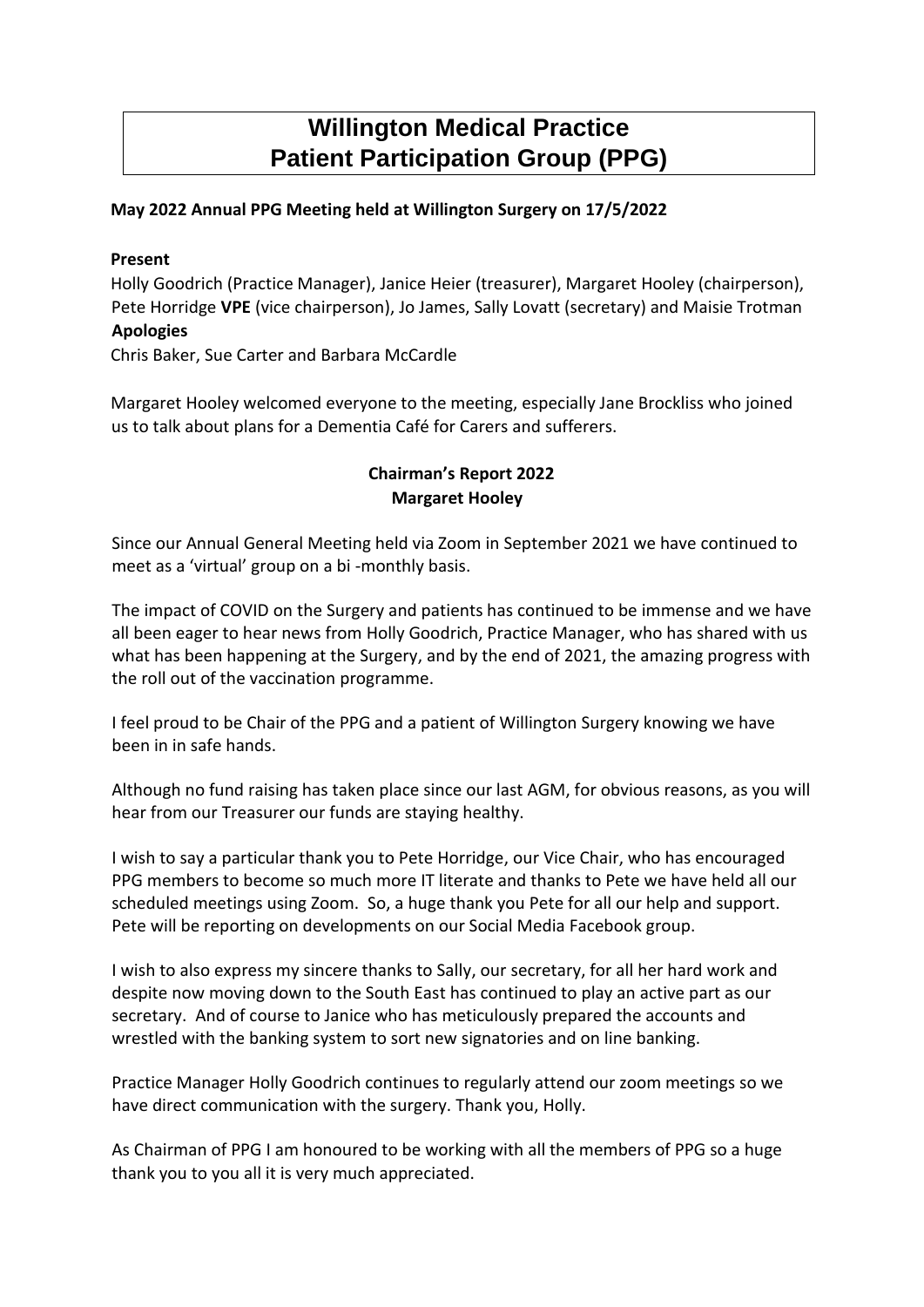## **Treasurer's Report Janice Heier**

Well, it is good to be back and I hope everyone is looking forward to a new and productive year.

We have continued to pay a yearly affiliation fee of £20 to the Small Society Lotteries at S.D.D.C. Hopefully this will be useful this year! Book table raised £180. See note below.

We were also the very grateful recipients of donations given by families in remembrance of their loved ones. The waiting room blinds have been fitted, PPG notice board and commemorative plaques have now been mounted to acknowledge the families' donations.

A defibrillator was purchased for the surgery.

A number of reimbursements for expenses were made due to Covid restrictions and signatures being required.

We now have an online account for BACS which hopefully will eliminate some of these setbacks. I await with trepidation.

This account was checked and certified correct by Fred Spencer as part of his support of the PPG and surgery, for this we offer our grateful thanks.

The NAPP affiliation fee remained at £40 for the year although the 2022 payment will come out of next year.

Although the book table was closed, we still raised £55. this will show on the 2022-23 accounts.

# **Surgery annual report 2021 -2022**

## **Holly Goodrich Practice Manager**

This year has been interesting working in Primary care, with the current climate being that demand is massively out stripping the GP appointments we have available and with the majority of patients calling needing help it is very hard as we don't want to turn anyone away. Our focus is on safe working for both GP's and patients and we need to be giving the last patient of the day the same focus and care as the patient who is first and this can only happen if we make sure the number of contacts a GP has in a day is correct.

We have had a large turnover of the reception/admin team in the last year with nearly all of the reception team moving to different carers. This was influenced by Covid and patient behaviour but also by personal goals. The team is nearly back to the number of hours with one more recruitment position needed. I believe the new team have and are doing a great job (some have come from other practices, others never worked in in the NHS) but all need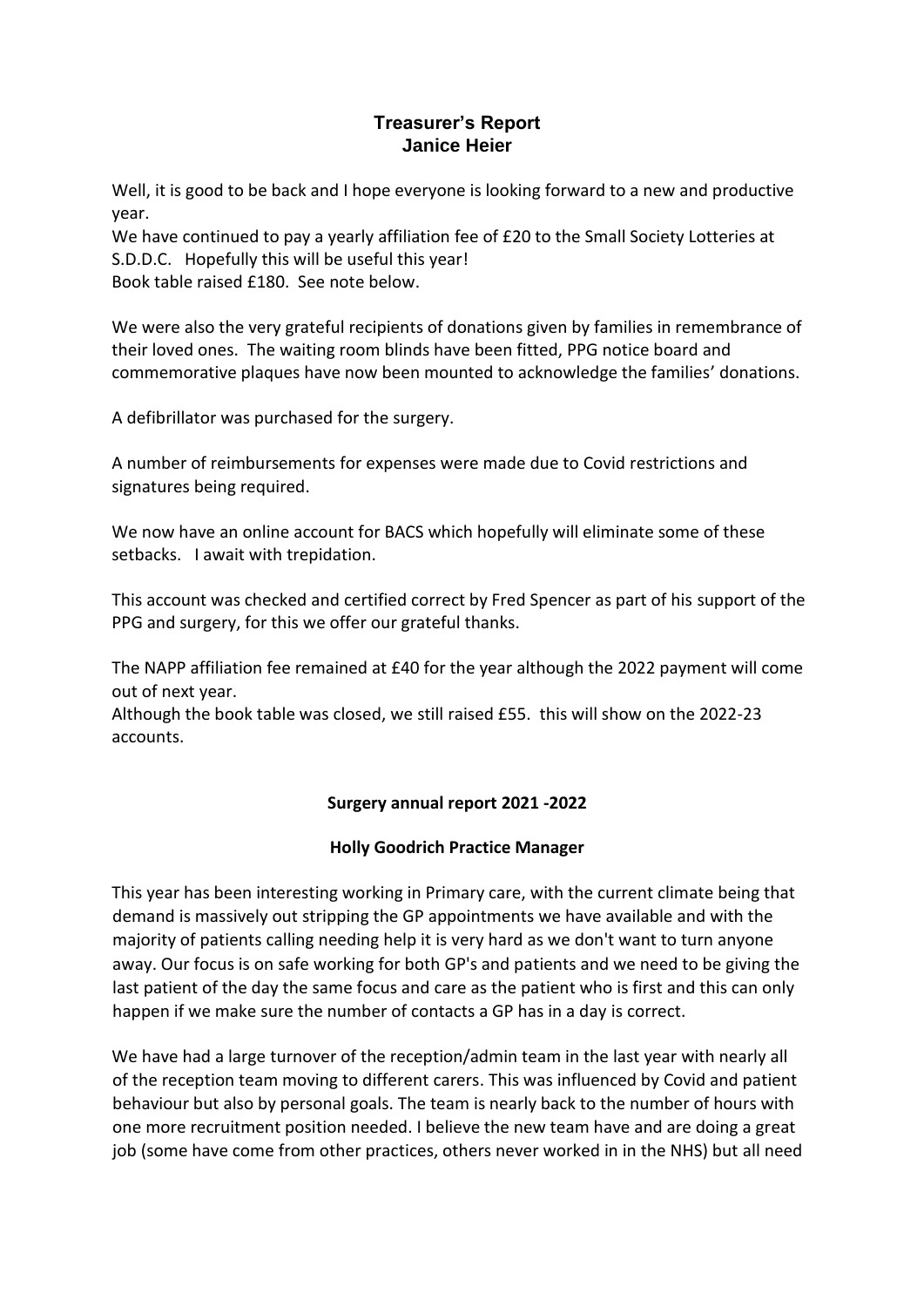additional training for the role and being honest, with the demand we have, some will work out and others will not be able to handle the pressure on today's GP receptionist.

With that in mind we invited in The Art of Brilliance last month to talk about positivity in yourself and how you work to be the best version of yourself; we are also planning on doing more around this to help support all the staff attached to the surgery.

The clinical pharmacist position has been empty for 3 months, and I would thank Sally as she has, as always, stepped up to support the business. We now have 2 clinical pharmacists in place. Maulik, who is an independent prescriber, and worked in this role for a few years, and Anna who has worked for many years managing in community pharmacy – both are great for the practice needs and will take over medication reviews and also support the GP's and nursing teams with long term condition reviews.

The social prescribing team are now working well. Having tried many recruitment options (which wasn't helped by Covid and with social support suspended) we have gone to work with Community Action Derby and feel we are really making progress helping people with this service. The social prescribers are Sam, Gary and Lydia.

The final recruit for the additional roles programme is a first contact physio, Tariq, who again is supplied by a third party, Central Health, and works with us on a Monday afternoon, Wednesday and Friday.

All the additional clinical roles are to try and help release GP appointments and this is working well but I would like to do an education item to all patients on the options they have in surgery to help people understand why it's better to be sometimes offered an appointment with a specialist clinician rather than a GP.

**Action:** It would be great if this is something the PPG could help with.

Our Friends and Family feedback continues to be very good with 94% (87% Very good) saying Good or Very Good in April 2022 which is similar to the average over last 12 months. These reports are available on the website.

Looking back at my reports to the PPG throughout this year, obviously Covid has been the main focus and I am very proud of the team here; from booking patients in to being at the Arena and more recently doing the housebound and care home patients plus clinics for our older patients in the surgery. We also achieved the most flu vaccinations in one day at 1250 due to the freight issues and delivery delays.

The winter fund which helps finance locum GPs stopped at the end of March 2022 as this is normally the time when the winter pressures start to ease; this year pressure continued and with so many of the team having to isolate through January to March we didn't really feel the winter funding made the impact we hoped for.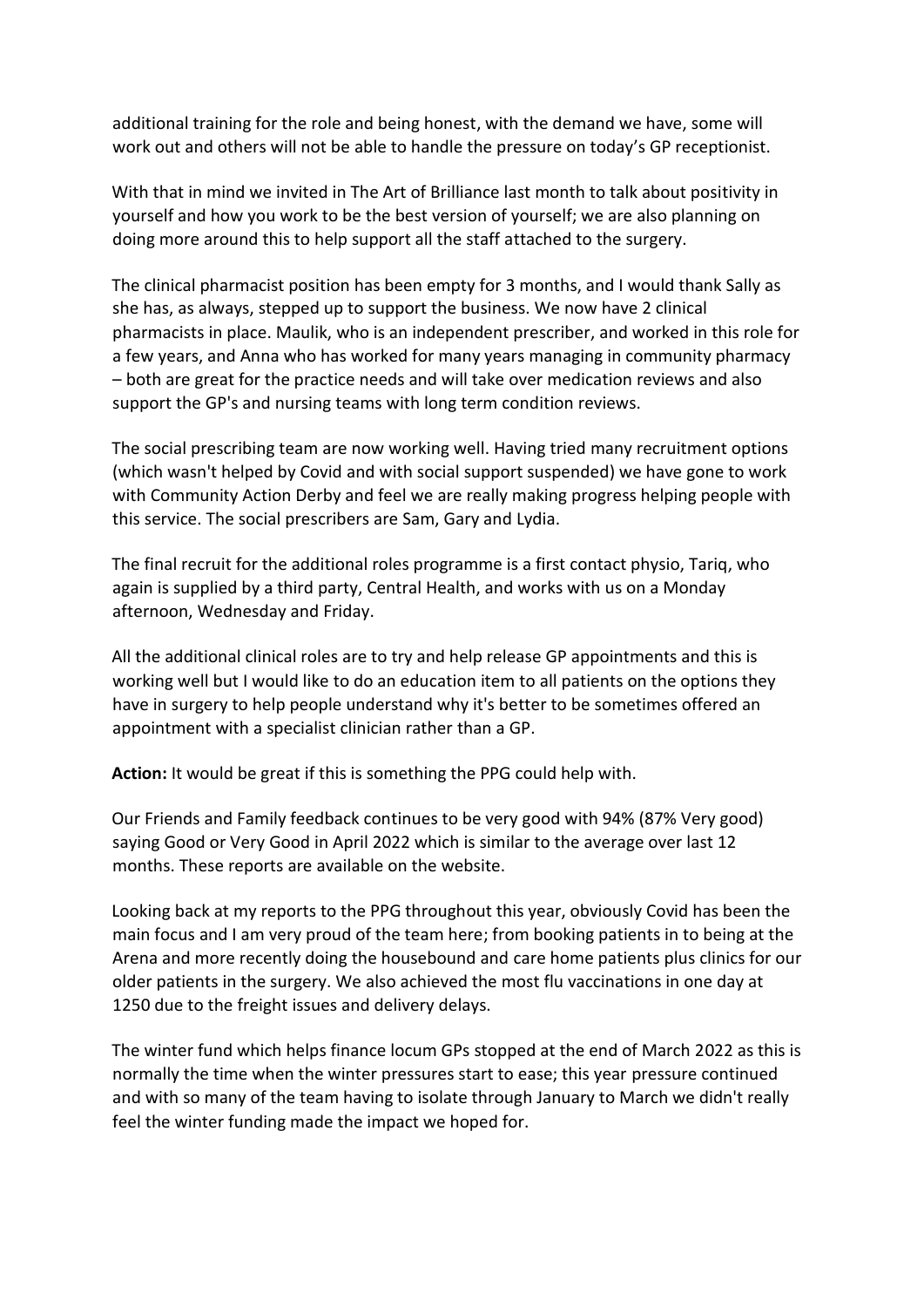As discussed previously, we have offered patient choice for appointments (face to face / telephone) since September 2021; and the next milestone is to get appointments back online. The GP contract suggests that we should have 25% of appointments that do not need triaging available online. The problem is we are still triaging all appointments for Covid (as we don't want patient with Covid sitting in the waiting room). We are looking at getting as many on as possible on-line in the next moth to try and help with the team with the demand on the telephone. If things stay steady with Covid (only 1 GP off this week with it) then we will review in June to start moving the appointment system back to pre-Covid standard so you won't just have to call at 8am or do the pre-bookable two weeks in advance as I'm aware this isn't working for us or for the patients.

The Primary Care Network is still in place and we working with the other 6 practices around us. From October 2022 the aim is to re-start extended appointments as before. Willington will not look to house this but will have appointments available at a nearby practice. This is mainly due to the other practices already being open and is efficient use of funding. We are also working more with the other 4 PCN's in Derby City (following experience at working together at the Arena) and this, I believe, is the way forward. It allows the practices to bid for work based on community need with the new Integrated Care Service (ICS) taking over from the CCG and General Practice having little representation in the new system.

Our patent numbers have increased from 9421 to 9692 an increase of 271 patients in 12 months (180 the previous year). I believe the surgery has a good reputation which is why we have the registrations (and people not wanting to leave us) There is a concern that if patient number continue to increase at this rate, then the service will suffer.

# **GP Workforce Data (from the Local medical council)**

*The latest GP workforce figures (from December 2021) have now been published.* 

*Data for December shows a decrease of the equivalent of 188 full time fully qualified GPs over the*  last year since December 2020. We now have the equivalent of 1,516 fewer fully qualified full time *GPs than in 2015. On a headcount basis, over the last year from December 2020 to December 2021 we have lost 454 GP Partners and gained 305 salaried GPs.* 

*It is also worth noting that despite reductions in the fully qualified GP workforce, the average number of patients each GP is responsible for has increased by around 300 – or 15% - since 2015.* 

I'd like to thank the PPG for the support you have given me again this year especially Margaret, Sally and Peter. I would like to thank Peter for starting the Face Book group. This has been very helpful in getting the word out to patients without the backlash of comments. The defibrillator bought by the PPG is also a great asset for the Willington village.

I have been at Willington for near 4.5 years; initially I said I'd give it 5 years but I think you will have to put up with me for a bit longer than that  $\circled{)}$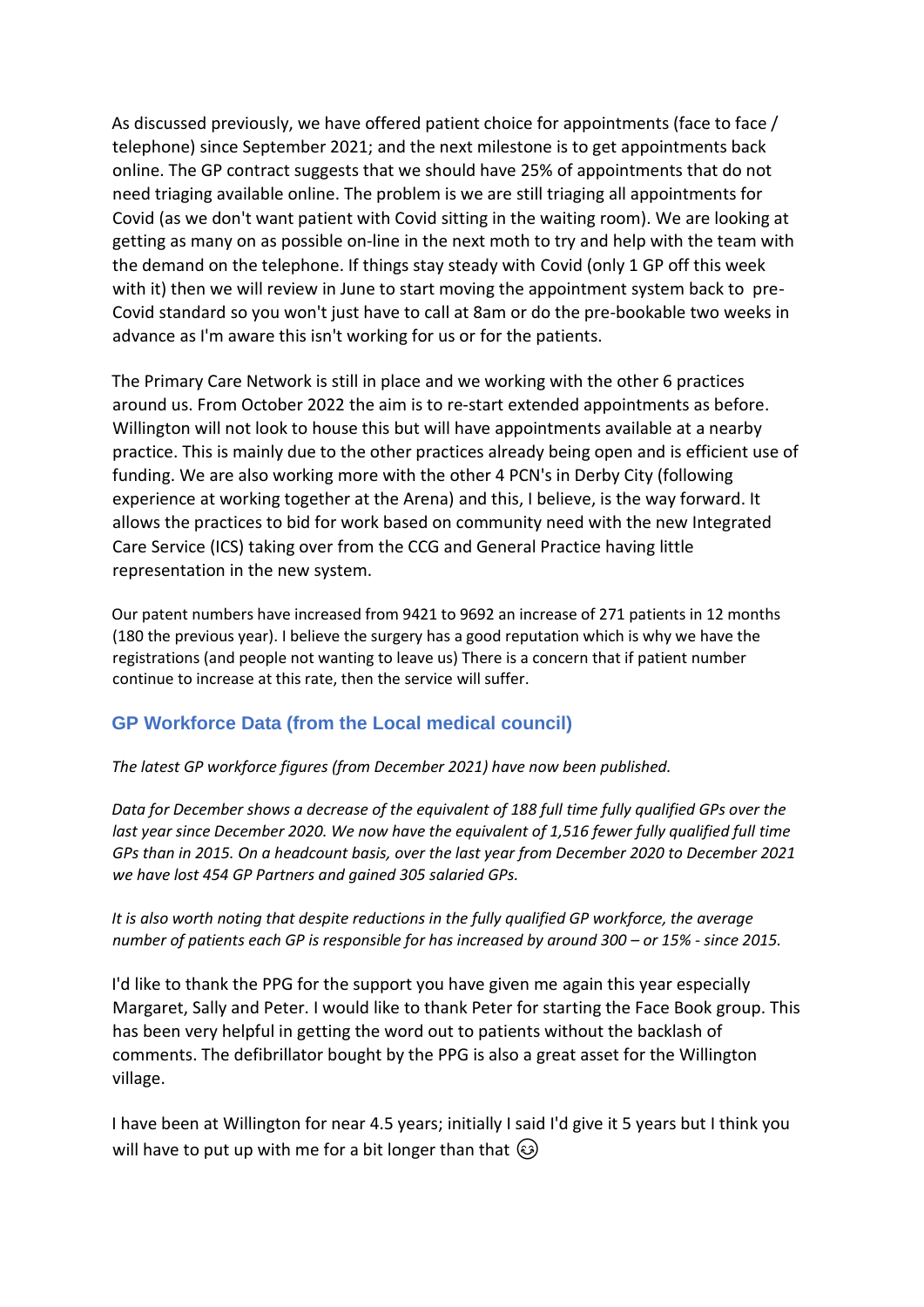## **Willington surgery PPG Facebook group Peter Horridge VPE**

The main criteria in setting up this group was the provision of a platform for communicating a variety of health-related matters to those patients that use Facebook and who are prepared to subscribe to the group.

The decision was taken that the posts also need to be 'anonymous' with restricted options for debate and/or commenting especially bearing in mind the potential for a loss of confidentiality if some members were to post personal details of an ailment or situation which as a non-medical person, the administrator would not be able to comment on. This is why the posts are made by 'WSPPG page' subscribed to the WSPPG group, with commenting turned off.

One of the problems with posting health related matters on 'conventional' community related Facebook groups has been the fact that the posts have to compete with other wideranging material which can quickly move the health posts out of sight, losing focus.

Since the group went live, there have been a wide-ranging mix of posts covering Covid-19, vaccinations, care & carers, scams, meetings, Derbyshire dialogue, ICS, voluntary roles, cancer care, mental health care and many, many more wide-ranging topics.

The numbers have steadily risen with larger numbers joining every time I do a summary of previous posts via other groups. The more interesting figure is the number of people viewing the posts which continues to be a high proportion of those people subscribed to the group.

The thing to remember is that this is just one of the channels used in reaching patients, it does not replace other conventional methods.

An interesting observation and learning point is that on one particular post that was quite urgent, I supplemented it by also adding it to the various community groups, which shows up under my profile with commenting turned ON by default.

This was then commented on by an apparent anti-vaxer, including the posting of inaccurate and untruthful info.

I would single out one of the administrators of Spotted:Repton for her reciprocal posting of WSPPG entries, helping to increase our visibility without being asked to do so. This was especially helpful bearing in mind the coverage of that group with 9.6K members.

The addition of hash tags half way through the year helped with the organisation of the topics making them more easily identifiable in a short space of time.

The final point I'd like to make is the extent to which the group may have helped reduce certain calls to the surgery, where people have seen info online rather than having to call and ask for it.